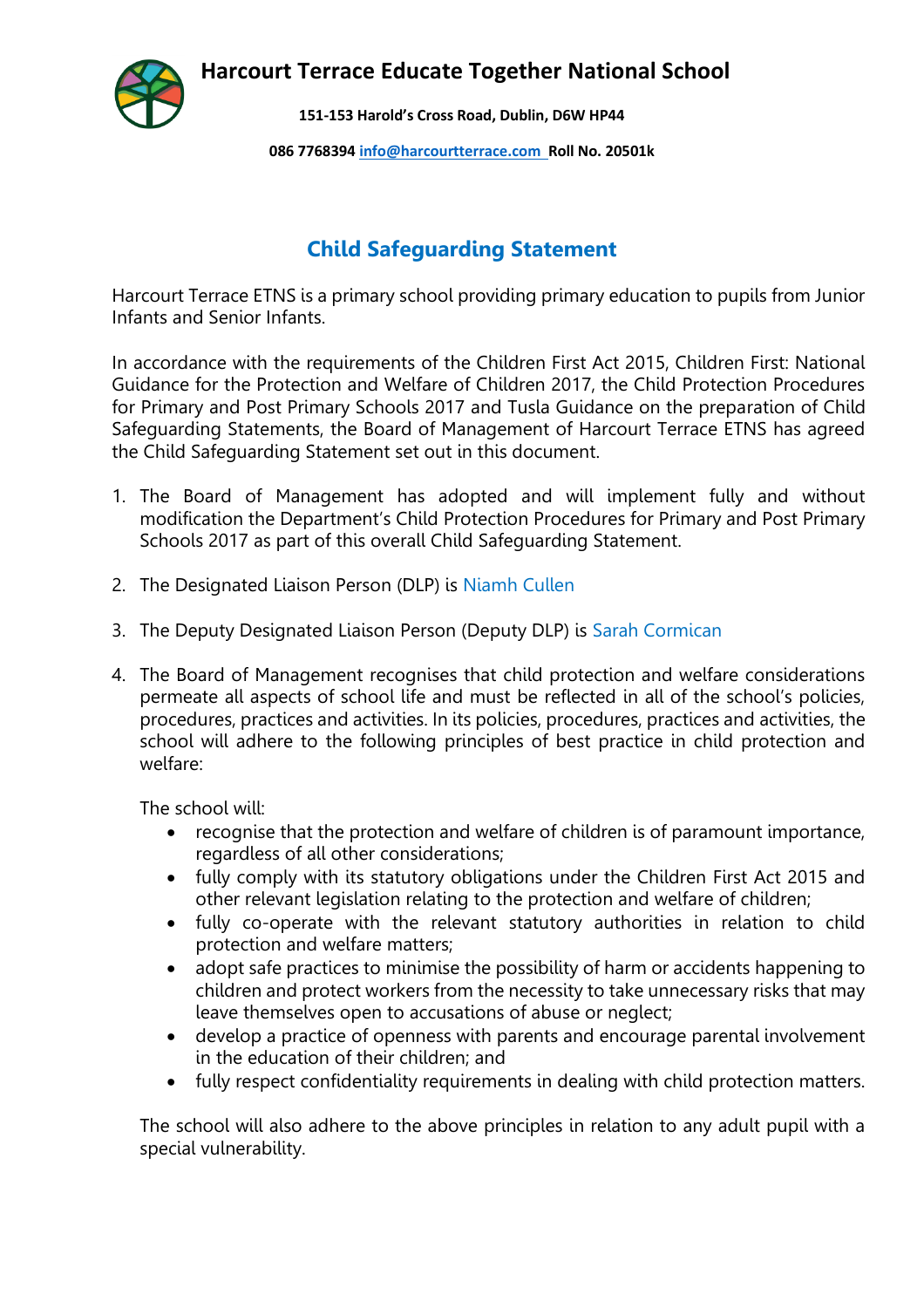**Harcourt Terrace Educate Together National School**



**151-153 Harold's Cross Road, Dublin, D6W HP44**

**086 7768394 [info@harcourtterrace.com](mailto:info@harcourtterrace.com) Roll No. 20501k**

- 1 The following procedures/measures are in place:
	- In relation to any member of staff who is the subject of any investigation (howsoever described) in respect of any act, omission or circumstance in respect of a child attending the school, the school adheres to the relevant procedures set out in Chapter 7 of the Child Protection Procedures for Primary and Post-Primary Schools 2017 and to the relevant agreed disciplinary procedures for school staff which are published on the DES website.
	- In relation to the selection or recruitment of staff and their suitability to work with children, the school adheres to the statutory vetting requirements of the National Vetting Bureau (Children and Vulnerable Persons) Acts 2012 to 2016 and to the wider duty of care guidance set out in relevant Garda vetting and recruitment circulars published by the DES and available on the DES website.
	- In relation to the provision of information and, where necessary, instruction and training, to staff in respect of the identification of the occurrence of harm (as defined in the 2015 Act) the school-
		- $\triangleright$  Has provided each member of staff with a copy of the school's Child Safeguarding Statement
		- $\triangleright$  Ensures all new staff are provided with a copy of the school's Child Safeguarding Statement
		- $\triangleright$  Encourages staff to avail of relevant training
		- Encourages Board of Management members to avail of relevant training
		- $\triangleright$  The Board of Management maintains records of all staff and Board member training
	- In relation to reporting of child protection concerns to Tusla, all school personnel are required to adhere to the procedures set out in the Child Protection Procedures for Primary and Post-Primary Schools 2017, including in the case of registered teachers, those in relation to mandated reporting under the Children First Act 2015.
	- In this school the Board has appointed the abovenamed DLP as the "relevant person" (as defined in the Children First Act 2015) to be the first point of contact in respect of the schools child safeguarding statement.
	- All registered teachers employed by the school are mandated persons under the Children First Act 2015.